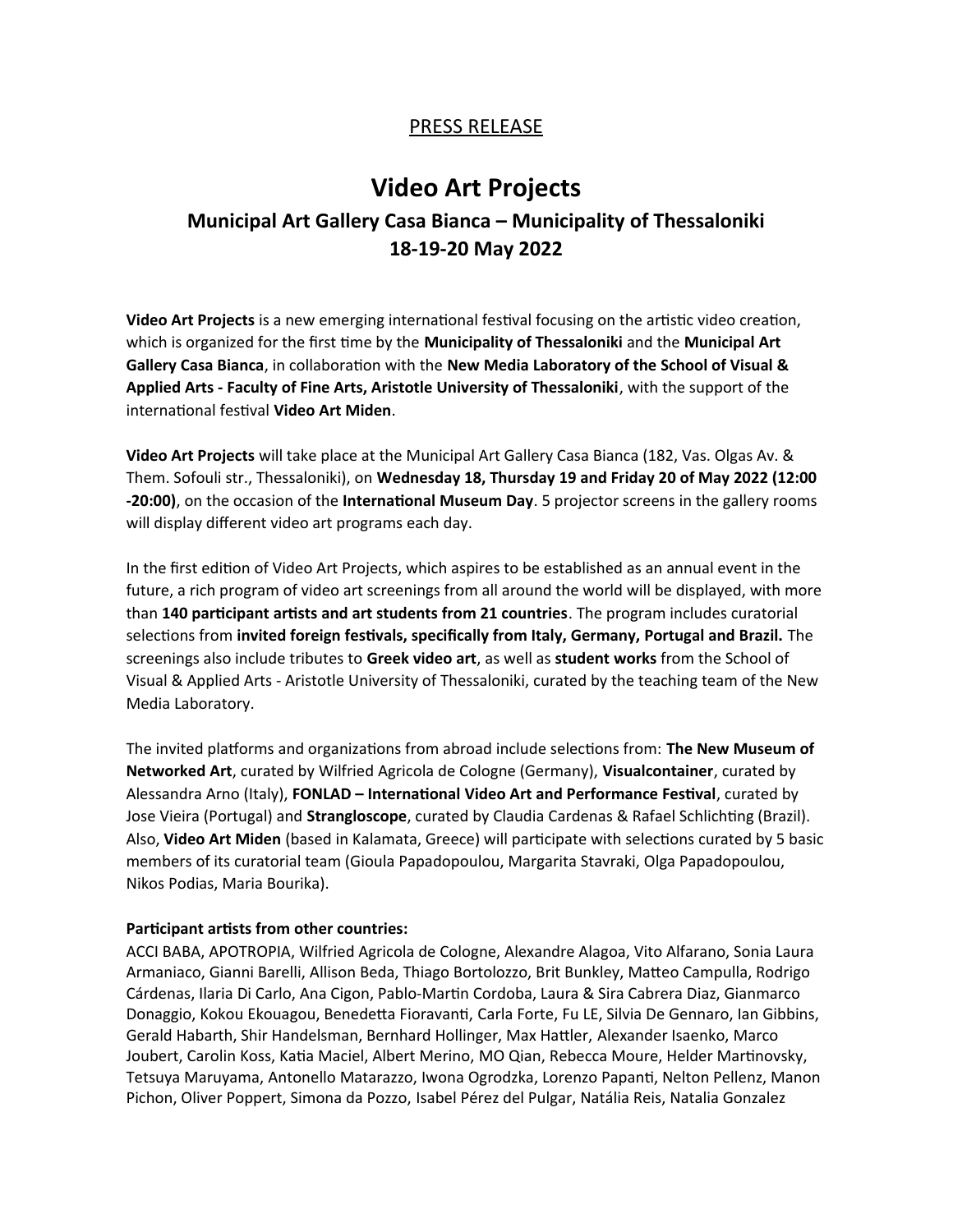Requena, Duccio Ricciardelli, Caroline Rumley, Ausin Sainz, Duo Strangloscope, TSENG Yu Chin, Sebastian Wiedeman, Hana Yoo.

**Artists from Greece**: Dimitris Argyriou, Anna Vasof, Babis Venetopoulos, Myrto Vounatsou, Nikos Giavropoulos, Yiorgos Drosos, Georgios Katsangelos, Smaro Katsangelou, Makis Kyriakopoulos, Fenia Kotsopoulou, Anastasia Lamprou, George Boudalis, Kostas Daflos, Stelios Dexis, Athanasios Pallas, Gioula Papadopoulou, Olga Papadopoulou, Yiannis Pappas, Leda Patta, Margarita Stavraki, Alexia Psaradeli, Bill Psarras.

**Art students**: Stefanos Arfanakis, Anagnostis Zacharoudis, Aphrodite Iliopoulou, Eleni Iatropoulou, Konstantina Kadoglou, Christina Kazantzi, Miltos Kalayas, Yiannis Katranitsas, Manolis Kotrotsios, Vasiliki Konstantinidou, Natassa Mavromatidou, Nefeli Moroyianni, Georgios Othonos, Olga Papadima, Lefteris Tastsoglou, Dimitra Tzalavreta, Chrysa Tsikouridou, Tania Foustana, Natalia Maniaka, Olga Nikoglou, Dimitra Anagnostopoulou, Giorgos Pyrgiotis, Athanasia Patroni, Alexandra Papavasileiou, Nikos Mitsis, Konstantina Fakou, Sophia Simiakaki, Aphrodite Tochantzidou, Mullaj Enid, Alexis Karydas, Tsetsou Stavroula, Kouskousis Ioulios-Iasonas, Souliotis Dimitrios, Michos Konstantinos, Kyparissou Ourania, Karakolis Nikolaos, Karagiannopoulos Nikolaos, Vakaloulis Michail, Moschou Elli, Palanis Christos, Paraskeva Christina, Tsilepidis Ioannis, Kaloudas Athanasios, Koufoudi Panayiota, Makatsoris Konstantinos, Nikopoulou Vasileia, Eleftheriadi Foteini, Iordanidou Efrosini, Koutli Eleni, Kyriakou Chrysanthi Maria, Tamiolaki Antonia, Psarri Aphrodite, Aslanidou Anthoula, Ioannidou Kyriaki, Maridaki Chryssi, Petropoulou Maria, Tzioumaki Aphrodite, Kamatiotidou Maria-Zoi, Komnos Dimitris, Liaros Chris Stephen, Simeonidis Giwrgos, Chatzimpetelis Giannis and members of the student art group "EIKON.VIS.AUTH".

#### **Video Art Projects organizational team & partners:**

#### **Municipality of Thessaloniki - Municipal Art Gallery**

#### **Organizational directors:**

-Lela Tsevekidou, head of the Directorate of Culture & Tourism, Municipality of Thessaloniki -Margarita Salpiggidou, head of the Municipal Art Gallery Department, Thessaloniki

#### **Museological direction:**

-Thaleia-Maria Alexaki, Museologist, Municipal Art Gallery of Thessaloniki - Casa Bianca

**Municipal Art Gallery of Thessaloniki - Casa Bianca organizational team**: Eleni Anastasiadou, Chara Theocharous, Katerina Geovanekou, Costas Bachariadis, Giorgos Athanasiadis

# **New Media Laboratory of the School of Visual & Applied Arts - Faculty of Fine Arts, Aristotle University of Thessaloniki**

#### **Director of Video Art Projects**:

-Georgios Katsangelos, head of the New Media Laboratory (School of Visual and Applied Arts, AUTH)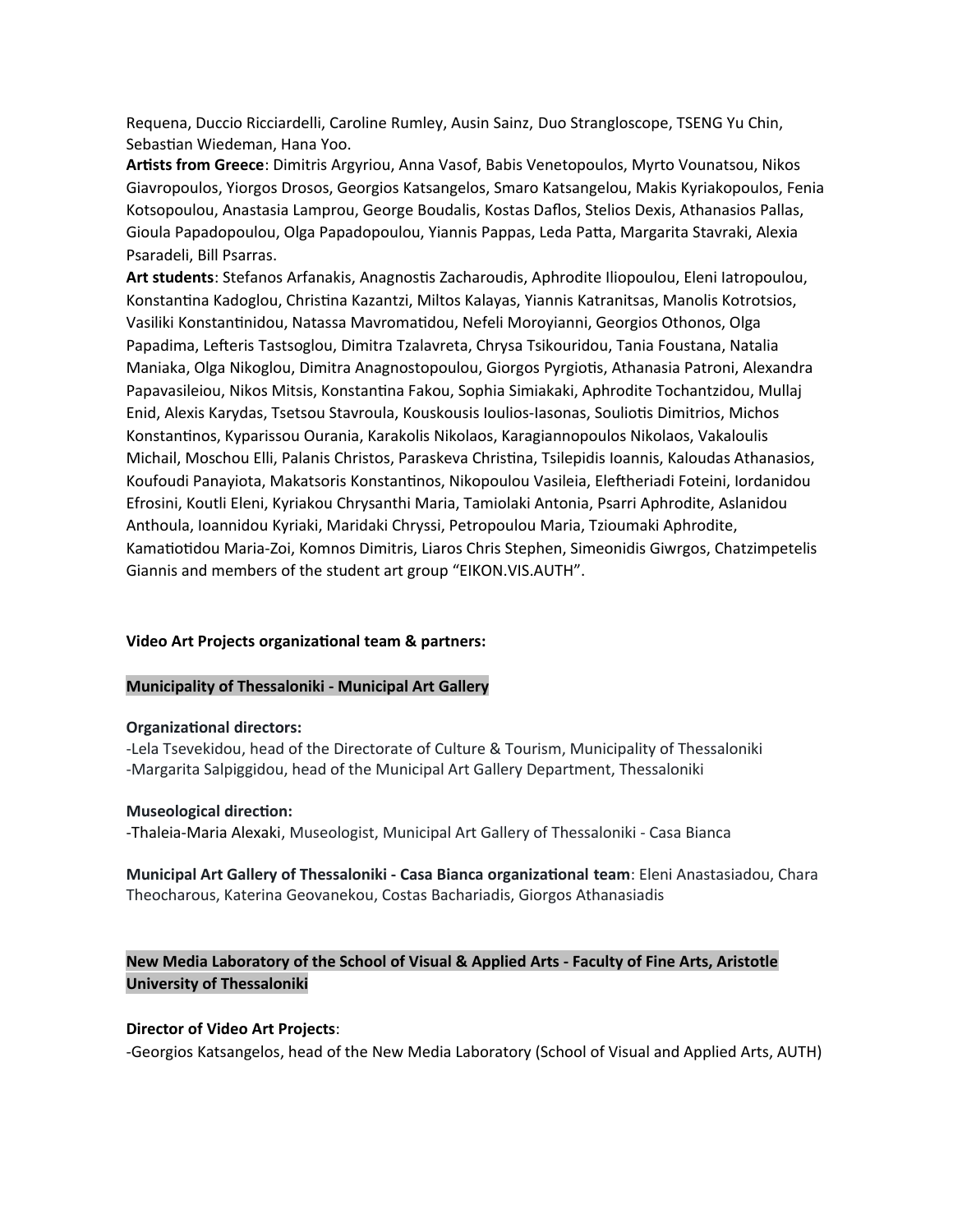**Art direction**: Gioula Papadopoulou, art director of Video Art Miden and teaching staff member of the New Media Laboratory.

**Curatorial team-New Media Laboratory**: Georgios Katsangelos, Athanasios Pallas, Stelios Dexis, Babis Venetopoulos, Gioula Papadopoulou, Yiorgos Drosos, Fani Boudouroglou

# **Partner festivals & curators Video Art Miden [Greece]**: Gioula Papadopoulou, Margarita Stavraki, Olga Papadopoulou, Nikos Podias, Maria Bourika **The New Museum of Networked Art [Germany]**: Wilfried Agricola de Cologne **Visualcontainer [Italy]**: Alessandra Arno **FONLAD [Portugal]**: Jose Vieira **Strangloscope [Brazil]**: Claudia Cardenas & Rafael Schlichting

**Municipal Art Gallery of Thessaloniki - Casa Bianca address**: 182, Vas. Olgas Av. & Them. Sofouli str., Thessaloniki **Dates and hours**: 18-19-20 May 2022, 12:00 -20:00 (each program will play in a loop)

Info: [thessvideo.festival@gmail.com](mailto:thessvideo.festival@gmail.com)

# **PROGRAM**

\_\_\_\_\_\_\_\_\_\_\_\_\_\_\_\_\_\_\_\_\_\_\_\_\_\_\_\_\_\_\_\_\_\_\_\_\_\_\_\_\_\_\_\_\_\_\_\_\_\_\_\_\_\_\_\_\_\_\_\_\_\_\_\_\_\_\_\_\_\_\_\_\_\_\_\_\_

# **Wednesday 18/May/2022**

#### **Screening 1**

**Visualcontainer – Italy / Changes of State - Panoramica\*21** (42min)

[curated by: Alessandra Arno]

- 1. **Sonia Laura Armaniaco** Expandable and Fragile, 1:54
- 2. **Lorenzo Papanti** Dimensional Spasm, 3:35
- 3. **Matteo Campulla** BE HERE NOW the glitch of being in the society of continuous present, 3:33
- 4. **APOTROPIA** Entelechia Obscura, 4:00
- 5. **Gianni Barelli** Elegia della solitudine, 3:35
- 6. **Simona da Pozzo** Humid Shared Volume, 2:29
- 7. **Benedetta Fioravanti** A Fragment of the, 8:00
- 8. **Duccio Ricciardelli** Albatros, 1:54
- 9. **Gianmarco Donaggio** Milano di Carta, 7:05
- 10. **Silvia De Gennaro** Travel Notebook Italy: Rome, 4:49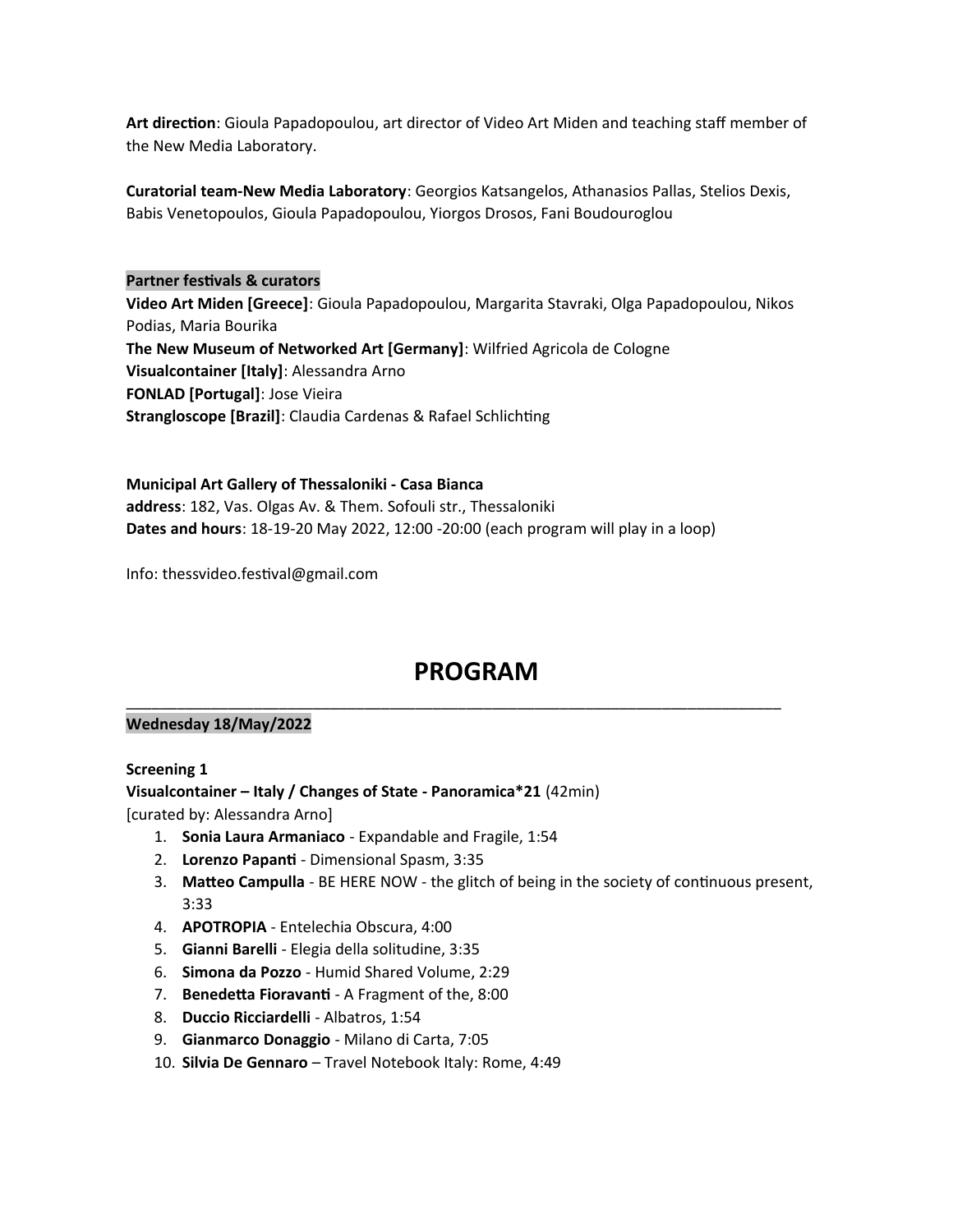# **Screening 2**

# **Manifestations** (1h)

[curated by: Gioula Papadopoulou, Margarita Stavraki, Olga Papadopoulou, Nikos Podias, Maria Bourika - Video Art Miden]]

- 1. **Fu LE,** MASS, France 2019, 10.00
- 2. **Caroline Rumley,** Right Turn, USA 2018, 6.00
- 3. **Iwona Ogrodzka**, Submission, Poland 2019, 4.40
- 4. **Tseng Yu Chin**, Scenery other end, Taiwan 2018, 9.10
- 5. **Gerald Habarth**, Trees and Ice, USA 2019, 3.53
- 6. **Allison Beda**, All about you, Canada 2017, 3.45
- 7. **Yiorgos Drosos**, Black Sheep Escape, Greece 2018, 3.20
- 8. **Hana Yoo**, Anthropology of Dead Body, Germany 2019, 11.00
- 9. **Oliver Poppert**, Cogs, Australia 2019, 3.44
- 10. **Nikos Giavropoulos**, "Quarantine Self-portrait" No2, Greece 2020, 3.18

# **Screening 3**

**Occupants** (41min)

[curated by: Gioula Papadopoulou, Olga Papadopoulou - Video Art Miden]

- 1. **Yiannis Pappas & Thiago Bortolozzo**, Amid, Germany 2014, 1.30
- 2. **Alexia Psaradeli**, Occupants, Scotland 2016, 4.32
- 3. **George Boudalis**, Memento mori, Greece 2020, 1.00
- 4. **Bill Psarras**, Territorial Poetics (III: Vanity), Greece 2020, 13.32
- 5. **Anastasia Lamprou**, 2328, Greece 2018, 8.00
- 6. **Yiannis Pappas**, Demi Gloire (Semi-Glory), Greece 2016, 5.30
- 7. **Kostas Daflos**, Cipo\_09 <laterna>: [garbocracy], Greece 2016, 5.55

#### **Screening 4**

[curated by: Gioula Papadopoulou - Video Art Miden] **Albert Merino**, Memories of Detachment, France 2021, 18.10

#### **Screening 5**

#### **New Media Laboratory – Student works** (57min)

[curated by: Georgios Katsangelos, Stelios Dexis, Babis Venetopoulos, Gioula Papadopoulou, Yiorgos Drosos, Fani Boudouroglou]

**Students:** Tania Foustana, Manolis Kotrotsios, Aphrodite Iliopoulou, Stefanos Arfanakis, Miltos Kalayas, Eleni Iatropoulou, Lefteris Tastsoglou, Natasha Mavromatidou, Christina Kazantzi, Nefeli Moroyianni, Georgios Othonos, Anagnostis Zacharoudis, Vasiliki Konstantinidou, Chrysa Tsikouridou, Natalia Maniaka, Olga Nikoglou, Dimitra Anagnostopoulou, Giorgos Pyrgiotis, Athanasia Patroni, Alexandra Papavasileiou, Nikos Mitsis, Konstantina Fakou, Sophia Simiakaki, Aphrodite Tochantzidou, Mullaj Enid, Alexis Karydas, Tsetsou Stavroula, Kouskousis Ioulios-Iasonas, Souliotis Dimitrios, Michos Konstantinos, Kyparissou Ourania, Karakolis Nikolaos, Karagiannopoulos Nikolaos, Vakaloulis Michail, Moschou Elli, Palanis Christos, Paraskeva Christina, Tsilepidis Ioannis, Kaloudas Athanasios, Koufoudi Panayiota, Makatsoris Konstantinos, Nikopoulou Vasileia, Eleftheriadi Foteini, Iordanidou Efrosini, Koutli Eleni, Kyriakou Chrysanthi Maria, Tamiolaki Antonia, Psarri Aphrodite,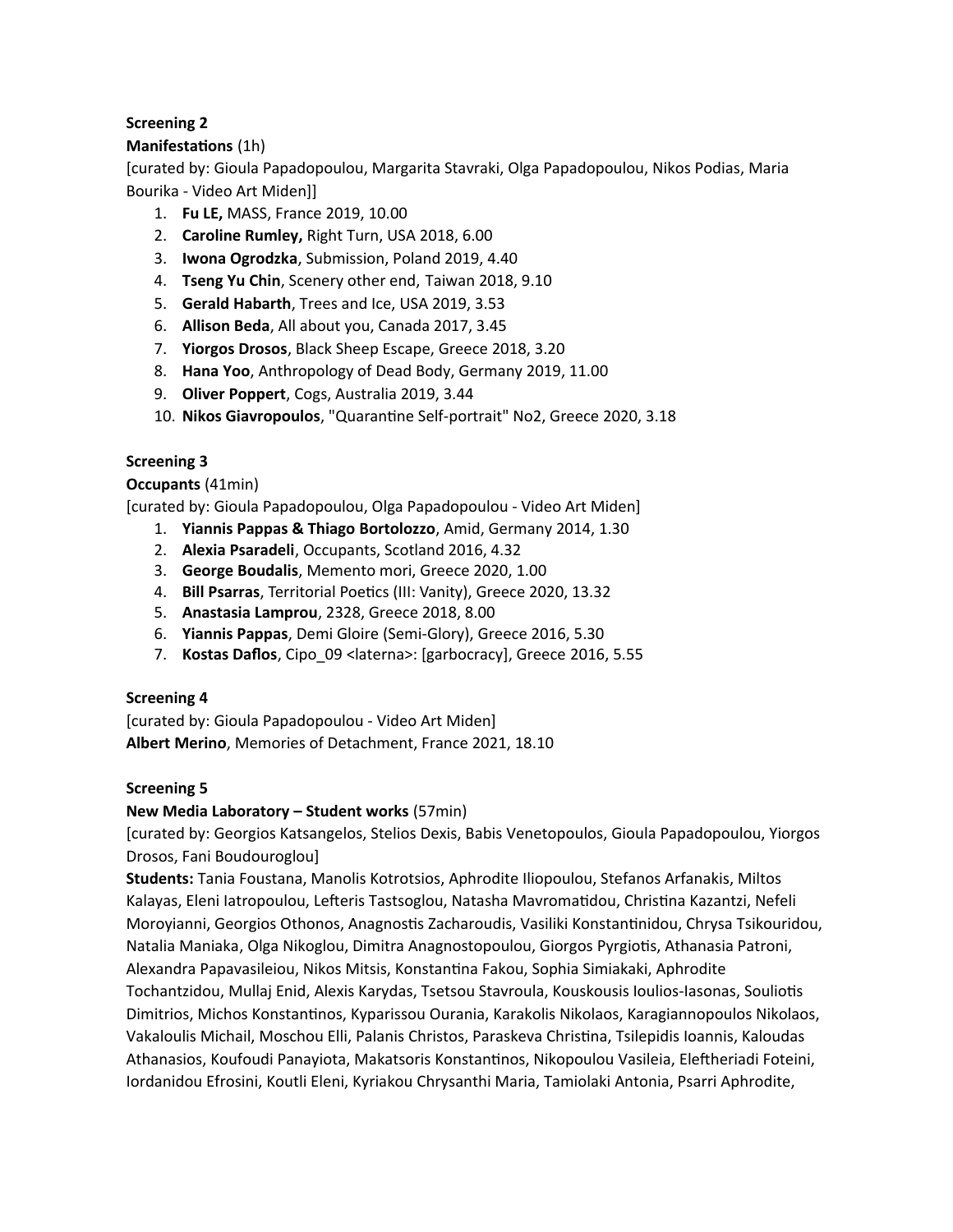Aslanidou Anthoula, Ioannidou Kyriaki, Maridaki Chryssi, Petropoulou Maria, Tzioumaki Aphrodite, Kamatiotidou Maria-Zoi, Komnos Dimitris, Liaros Chris Stephen, Simeonidis Giwrgos, Chatzimpetelis Giannis.

# **Thursday 19/May/2022**

#### **Screening 1**

**New Museum of Networked Art – Germany / Peace Letter to Ukraine 6: In Turmoil** (69min) [curated by: Wilfried Agricola de Cologne]

\_\_\_\_\_\_\_\_\_\_\_\_\_\_\_\_\_\_\_\_\_\_\_\_\_\_\_\_\_\_\_\_\_\_\_\_\_\_\_\_\_\_\_\_\_\_\_\_\_\_\_\_\_\_\_\_\_\_\_\_\_\_\_\_\_\_\_\_\_\_\_\_\_\_\_\_\_\_

- 1. **Laura & Sira Cabrera Diaz** (Spain) Between Species, 2021, 9:16
- 2. **Ian Gibbins** (Australia) Colony Collapse, 2019, 3:54
- 3. **Brit Bunkley** (New Zealand) Pillar of Fire, 2021, 6:59
- 4. **Kokou Ekouagou** (Togo) Stand Up, 2020, 1:46
- 5. **Carolin Koss** (Finland) Plastic Child, 2016, 12:11
- 6. **Wilfried Agricola de Cologne** (Germany) SODA Song of Day After: I Am My Father, 2017, 4:26
- 7. **Ausin Sainz** (Spain) Peaceful Protest, 2020, 5:00
- 8. **Manon Pichon** (France) Quarantine Contact, 2020, 1.00
- 9. **Bernhard Hollinger** (Austria) Me, Myself & I, 2020, 1:56
- 10. **Dimitris Argyriou** (Greece) 5 Minutes Silence, 2018, 10:52
- 11. **Vito Alfarano** (Italy) I Have A Dream, 2019, 11:30

#### **Screening 2**

**Above** (46min)

[curated by: Gioula Papadopoulou, Olga Papadopoulou - Video Art Miden]

- 1. **Shir Handelsman**, Recitative, Israel 2019, 4.57
- 2. **Ilaria Di Carlo**, The Divine Way (La Via Divina), Germany 2018, 15.00
- 3. **ACCI BABA**, Exodus, Germany 2017, 2.35
- 4. **Natalia Gonzalez Requena**, Desplazamientos, Bolivia/USA 2014, 11.30
- 5. **Oliver Poppert**, Cogs, Australia 2019, 3.44
- 6. **Pablo-Martin Cordoba**, Winter landscape, France 2019, 7.30

#### **Screening 3**

#### **Greece is a state of mind** (41min)

[curated by: Gioula Papadopoulou, Olga Papadopoulou - Video Art Miden]

- 1. **Yiorgos Drosos**, Black Sheep Escape, Greece 2018, 3.20
- 2. **Anna Vasof**, Vienna Hit, Austria 2019, 2.07
- 3. **Makis Kyriakopoulos**, What is a man without a shadow, Greece 2020, 3.19
- 4. **Gioula Papadopoulou**, When I was the moon, Greece 2020, 5.57
- 5. **Leda Patta**, the view-er, Greece 2007-2015, 7.43
- 6. **Margarita Stavraki**, Vows\_Offerings for good health II, Greece 2020, 3.17
- 7. **Fenia Kotsopoulou**, This Dance Has No End, UK 2018, 10.58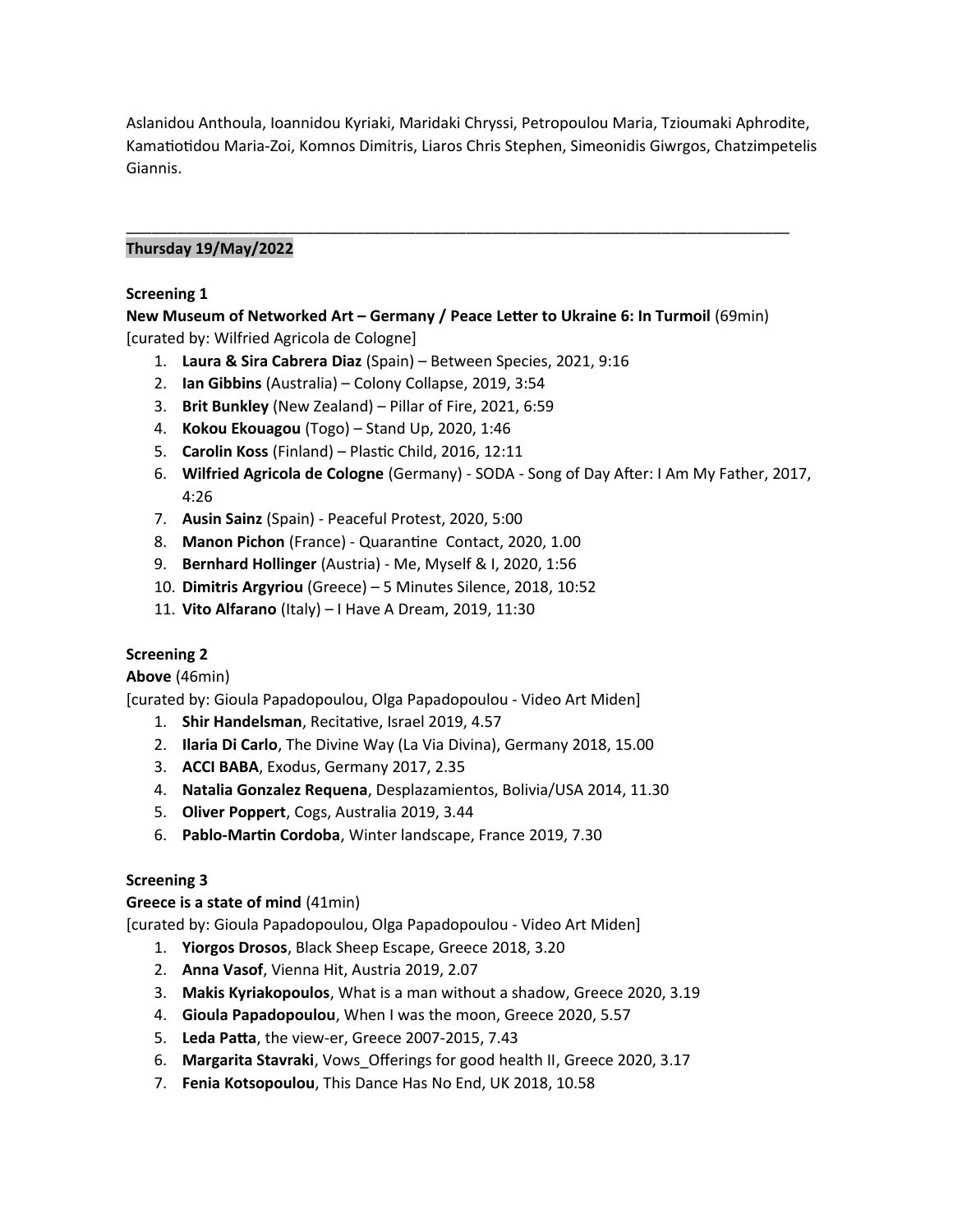8. **Nikos Giavropoulos**, "Quarantine Self-portrait" No2, Greece 2020, 3.18

# **Screening 4**

[curated by: Gioula Papadopoulou, Olga Papadopoulou - Video Art Miden] **Ana Cigon**, Phoney Sights, Slovenia 2019, 22min

### **Screening 5**

### **School of Visual & Applied Arts, AUTH** (3h20min)

[curated by: Athanasios Pallas - Visual Arts & Digital Image Professor]

- 1. "FLOWERS Α Hard Rain's Gonna Fall" (after Bob Dylan / hommage to Annette Wehrmanns' "Blumensprengungen"), **PALLAS** 2021
- 2. Student art group "EIKON.VIS.AUTH": **"Space- Time"**. Students: Yelioglou, Aintinidou, Antoniadou, Arida, Vidras, Voulgari, Gousidis, Despoudis, Eftyxiadi, Kazantzis, Kakavia, Kanelaki, Karampampa, Karni, Karouli, Katsouli, Kriaridi, Loukovika, Mataftsi, Michail, Moisidis, Dokuntovic, Pagonis, Papazoglou, Papamanolis, Samouilidou, Spanoudi, Tzini, Tsolakakis, Tsoulfa, Chourilis, Christoforakis.

\_\_\_\_\_\_\_\_\_\_\_\_\_\_\_\_\_\_\_\_\_\_\_\_\_\_\_\_\_\_\_\_\_\_\_\_\_\_\_\_\_\_\_\_\_\_\_\_\_\_\_\_\_\_\_\_\_\_\_\_\_\_\_\_\_\_\_\_\_\_\_\_\_\_\_\_\_\_

# **Friday 20/May/2022**

# **Screening 1**

**Strangloscope – Brazil** (60min)

[curated by: Claudia Cardenas & Rafael Schlichting]

- **1. Tetsuya Maruyama**, ANTFILM, 2021, 2.08
- **2. Helder Martinovsky**, Confined Flux, 2022, 3.08
- **3. Duo Strangloscope**, Nuclear Emulsion, 2013, 4.12
- **4. Sebastian Wiedeman**, Deep Blue, 2020, 7.45
- **5. Katia Maciel**, Tribute to Jean Baudrillard, 2.00, 2020
- **6. Natália Reis**, Exposed fracture, Part 1, Sleepwalker, 2020, 7.00
- **7. Rebecca Moure**, Fire against fire, 3.50
- **8. Rodrigo Cárdenas**, Transverbo, 2019, 23.00
- **9. Duo Strangloscope**, Sand, 2021, 7.33
- **10. Nelton Pellenz**, Hate, 2021, 2.31

#### **Screening 2**

**FONLAD** – Portugal (58min) [curated by: Jose Vieira]

- **1. Tseng Yu Chin**, Shivering wall, Taiwan 2019, 10:00
- **2. Carla Forte**, FEMME, USA 2021, 9:52
- **3. MO Qian**, ANIMA, China 2021, 6:00
- **4. Duo Strangloscope**, No Justice, No Peace, Brasil 2021, 09:59
- **5. Marco Joubert**, The Atoms of Reality, Canada 2020, 03:59
- **6. Antonello Matarazzo**, DOLOREM IPSUM, Italy 2021, 3.15
- **7. Alexander Isaenko**, Adieu, Corpus!, Ukraine 2018, 08:07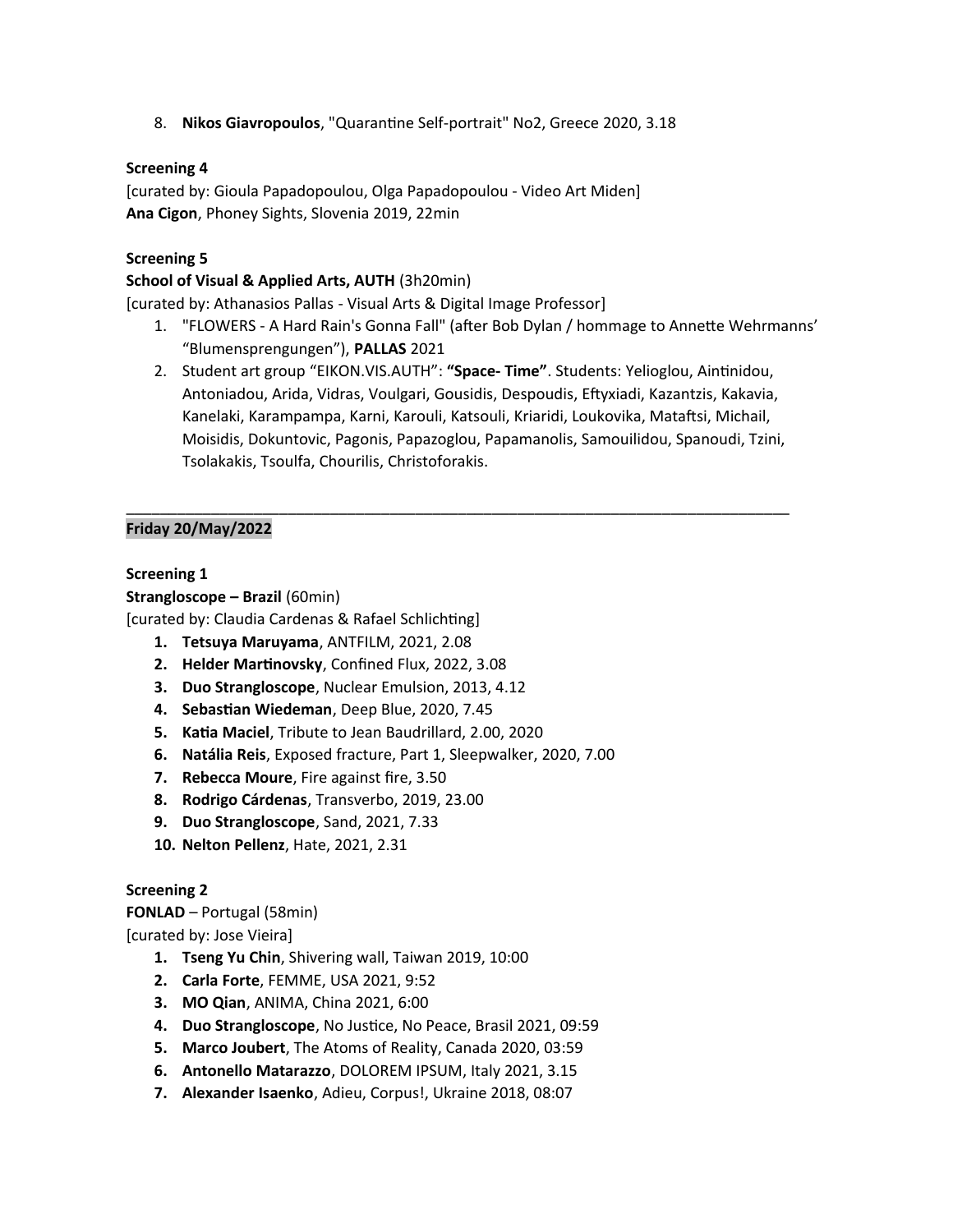**8. Isabel Pérez del Pulgar**, MEDUSA / Μέδουσα, France 2021, 07:42

# **Screening 3**

#### **New Media Laboratory – Student works** (38min)

[curated by: Gioula Papadopoulou]

- 1. **Lefteris Tastsoglou**, Don't take it personally, 2022, 2.05
- 2. **Natasha Mavromatidou & Lefteris Tastsoglou**, PONG CONVERSATION, 2022, 4.22
- 3. **Olga Papadima**, Man is having the worst day of his life, 2022, 0.34
- 4. **Dimitra Tzalavreta**, Μαλακό χορτάρι, 2022, 4.28
- 5. **Natasha Mavromatidou & Lefteris Tastsoglou**, Miss Balloon, 2022, 6.40
- 6. **Dimitra Tzalavreta**, Untitled, 2022, 3.55
- 7. **Yiannis Katranitsas**, Stop Motion Me, 2022, 1.00
- 8. **Georgios Othonos**, no title, 2021, 1.07
- 9. **Manolis Kotrotsos**, Light alters the senses, 2021, 1.00
- 10. **Konstantina Kadoglou**,Untitled, 2021, 1.05
- 11. **Christina Kazantzi**, no title, 2021, 1.14
- 12. **Nefeli Moroyianni**, Time, 2021, 6.26
- 13. **Dimitra Tzalavreta**, Light alters the senses, 2021, 2.18
- 14. **Olga Papadima**, An Amazon Changing, 2022, 1.24

#### **Screening 4**

[curated by: Gioula Papadopoulou, Olga Papadopoulou - Video Art Miden]

- 1. **Alexandre Alagoa**, GRID, Portugal, 2021, 14.00
- 2. **Max Hattler**, Serial Parallels, Hong Kong 2019, 9.00

#### **Screening 5**

**Passages** (41min)

[curated by: Georgios Katsangelos, Gioula Papadopoulou]

- **1. Georgios Katsangelos**, Walking, Greece 2022, 2.00
- **2. Babis Venetopoulos**, Pride, Greece 2011, 3.22
- **3. Georgios Katsangelos & Yiorgos Drosos**, The art of the other, Greece 2017, 28.00
- **4. Smaro Katsangelou**, Olive, Greece 2021, 2.50
- **5. Stelios Dexis & Myrto Vounatsou**, Wave, Greece 2012, 2.17
- **6. Gioula & Olga Papadopoulou**, Blossom, Greece 2020, 2.00

**ORGANIZED BY:**



**CITY OF THESSALONIKI**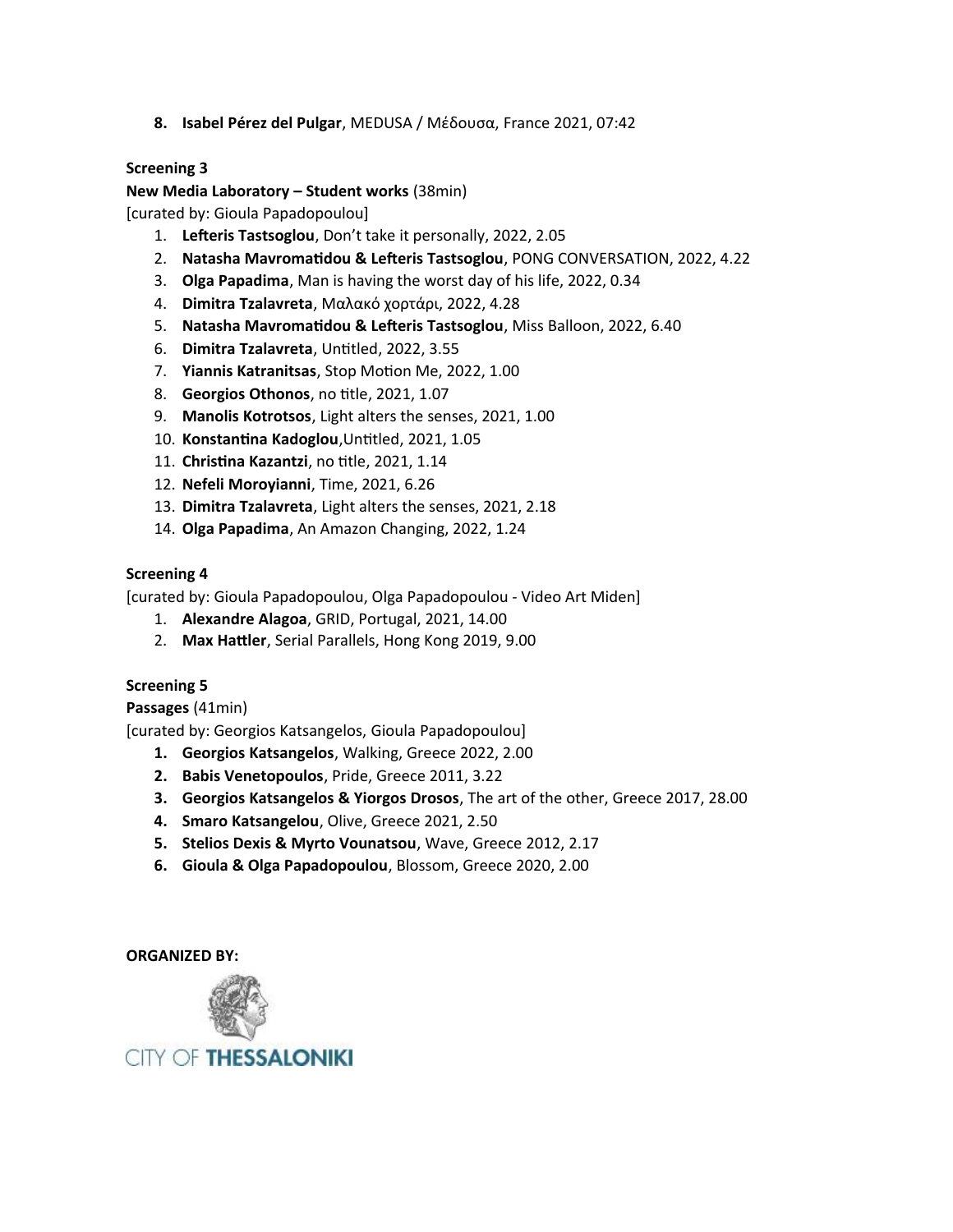

Α.Π.Θ. - ΣΧΟΛΗ ΚΑΛΩΝ ΤΕΧΝΩΝ



**PARTNERS:**







VisualContainer